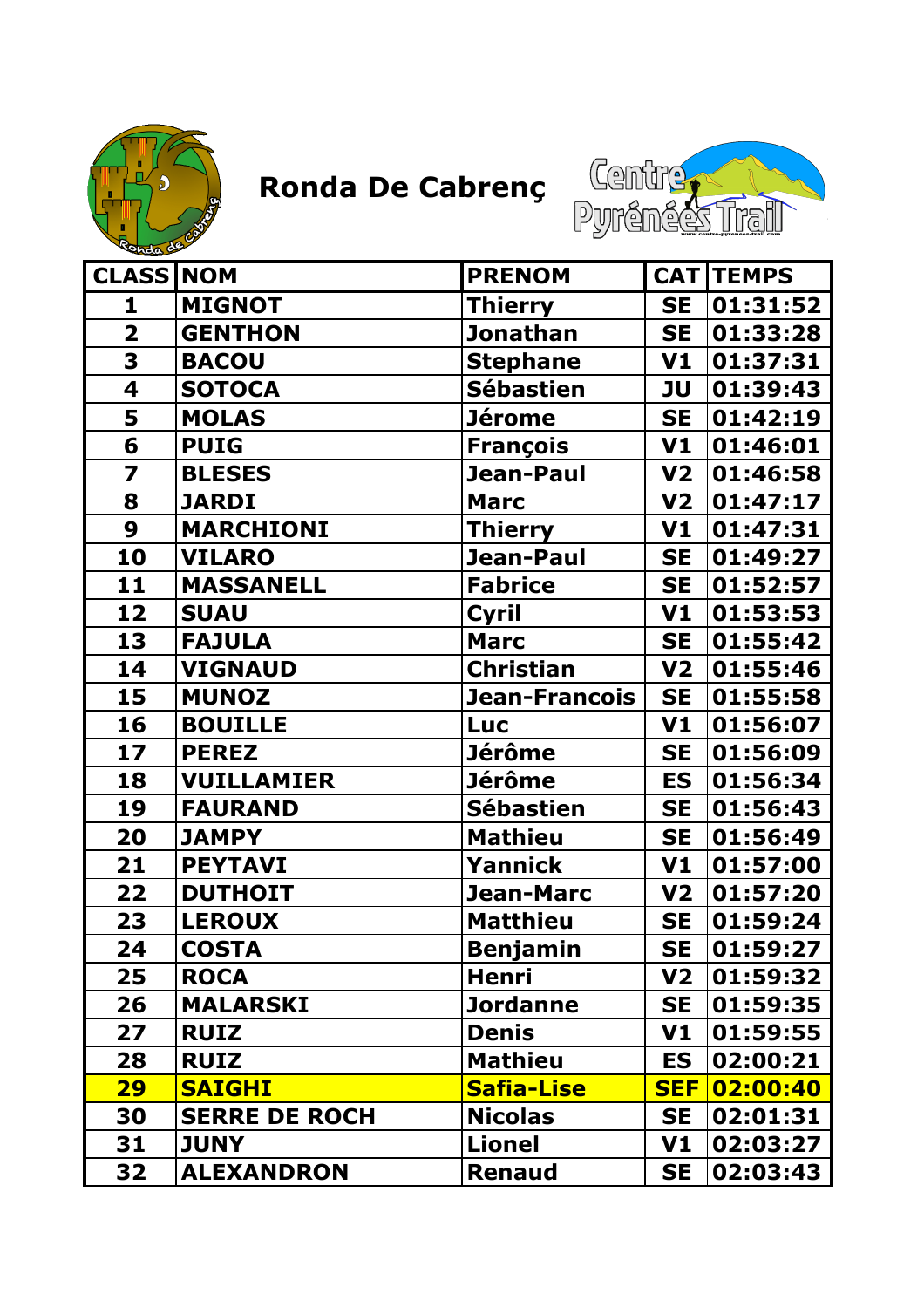| 33        | <b>GRANDPIERRE</b> | <b>Xavier</b>      | <b>SE</b>      | 02:03:46     |
|-----------|--------------------|--------------------|----------------|--------------|
| 34        | <b>DOUTRES</b>     | <b>Richard</b>     | V1             | 02:03:47     |
| 35        | <b>GAFFARD</b>     | <b>Renaud</b>      | V1             | 02:03:56     |
| 36        | <b>RICART</b>      | <b>Patrice</b>     | <b>SE</b>      | 02:04:25     |
| 37        | <b>BOIXEDA</b>     | <b>Hubert</b>      | <b>ES</b>      | 02:05:22     |
| 38        | <b>CIANI</b>       | <b>Jocya</b>       | V1F            | 02:05:49     |
| <b>39</b> | <b>GAYRAUD</b>     | <b>Pascale</b>     | V1F            | 02:08:20     |
| 40        | <b>GAUZE</b>       | <b>Pascal</b>      | V <sub>2</sub> | 02:08:36     |
| 41        | <b>NOYÉ</b>        | <b>Thierry</b>     | V1             | 02:08:37     |
| 42        | <b>DUFOUR</b>      | <b>Damien</b>      | V1             | 02:08:40     |
| 43        | <b>PORTEIX</b>     | <b>Stéphane</b>    | V1             | 02:08:46     |
| 44        | <b>PLA</b>         | <b>Christophe</b>  | V <sub>2</sub> | 02:09:22     |
| 45        | <b>MARROT</b>      | <b>Julien</b>      | <b>SE</b>      | 02:09:24     |
| 46        | PI                 | <b>Sébastien</b>   | <b>SE</b>      | 02:09:27     |
| 47        | <b>HOUDEE</b>      | <b>Benjamin</b>    | <b>SE</b>      | 02:09:47     |
| 48        | <b>CHEVRIER</b>    | <b>Eric</b>        | V1             | 02:10:03     |
| 49        | <b>WECKER</b>      | <b>Maxime</b>      | <b>ES</b>      | 02:10:59     |
| 50        | <b>WAGNER</b>      | <b>Francois</b>    | <b>SE</b>      | 02:13:09     |
| 51        | <b>MALE</b>        | <b>Sébastien</b>   | V1             | 02:14:00     |
| 52        | <b>GUITART</b>     | <b>Michel</b>      | V <sub>2</sub> | 02:14:20     |
| 53        | <b>LOURSEL</b>     | <b>Régis</b>       | V1             | 02:15:27     |
| 54        | <b>PHILIPOT</b>    | <b>Julien</b>      | V1             | 02:15:50     |
| 55        | <b>HASSON</b>      | <b>Mickael</b>     | <b>SE</b>      | 02:17:39     |
| 56        | <b>PUIG RICH</b>   | <b>Nuria</b>       | V1             | 02:17:53     |
| 57        | <b>TORCATIS</b>    | <b>Maxime</b>      | <b>SE</b>      | 02:18:32     |
| 58        | <b>RUIZ</b>        | <b>Clément</b>     | <b>SE</b>      | 02:18:38     |
| <b>59</b> | <b>MARCHIONI</b>   | <b>Nathalie</b>    |                | V1F 02:18:44 |
| 60        | <b>SAUFFROY</b>    | <b>Aurélien</b>    | <b>SE</b>      | 02:20:09     |
| 61        | <b>CARACY</b>      | <b>Julien</b>      | V1             | 02:21:05     |
| 62        | <b>DUTOURON</b>    | <b>Serge</b>       | V3             | 02:23:37     |
| 63        | <b>CAMSOULINES</b> | <b>Fabien</b>      | <b>SE</b>      | 02:24:13     |
| 64        | <b>NESE</b>        | <b>Christopher</b> | <b>SE</b>      | 02:24:15     |
| 65        | <b>HERNANDEZ</b>   | Raymond            | V <sub>3</sub> | 02:24:20     |
| 66        | <b>FRUTIER</b>     | <b>Serge</b>       | V3             | 02:25:32     |
| 67        | <b>PEGNA</b>       | <b>Lionel</b>      | <b>SE</b>      | 02:25:57     |
| 68        | <b>SERASO</b>      | Grégory            | V1             | 02:26:14     |
| 69        | <b>SADSAOUD</b>    | <b>Soraya</b>      | <b>SEF</b>     | 02:27:14     |
| 70        | <b>PEREZ</b>       | <b>Cosme</b>       | V <sub>2</sub> | 02:27:38     |